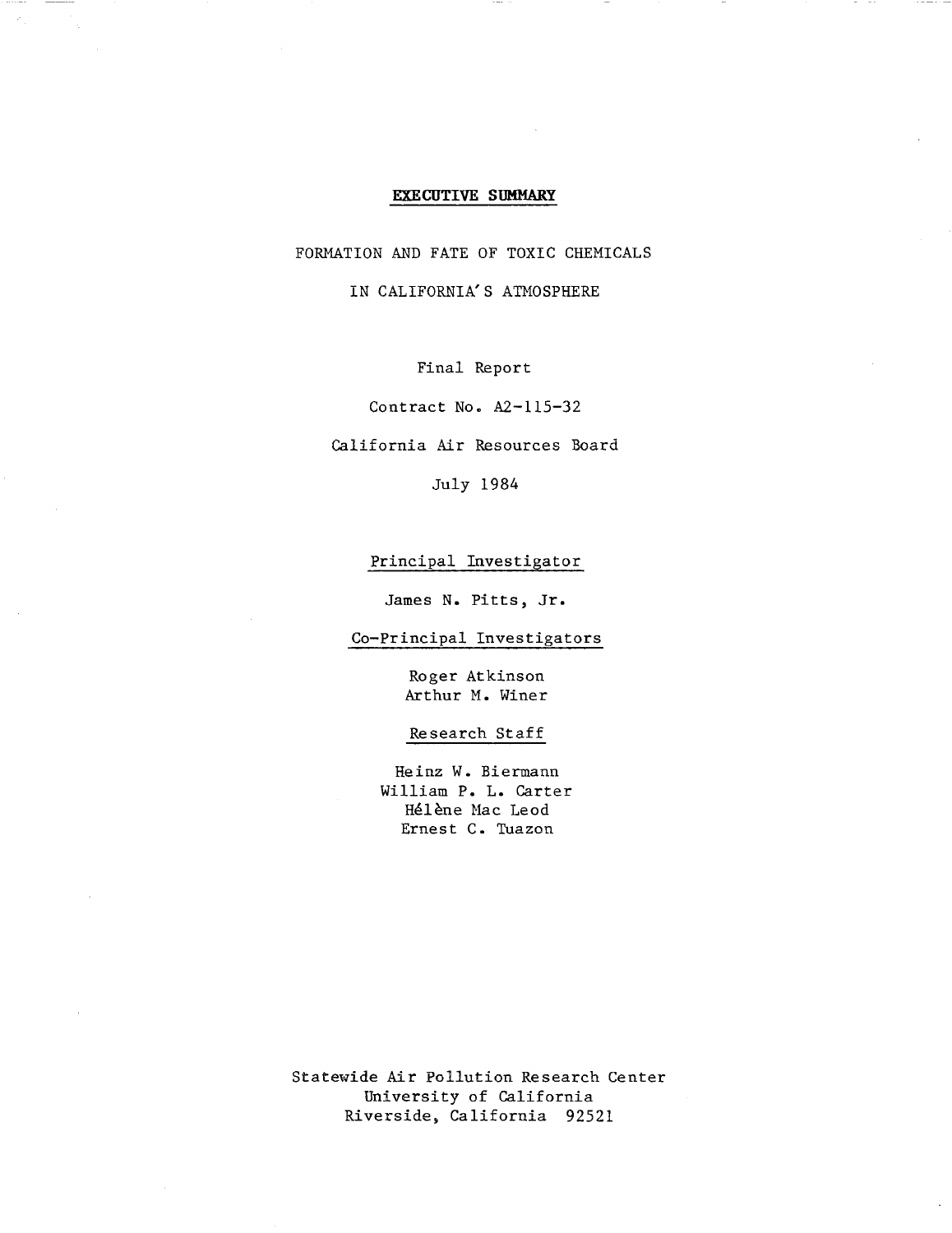$\label{eq:3.1} \mathcal{A}(\mathbf{x}) = \mathcal{A}(\mathbf{x}) + \mathcal{A}(\mathbf{x}) = \frac{1}{2} \mathcal{A}(\mathbf{x}) + \mathcal{A}(\mathbf{x}) = 0$ (1) 经财产的财产 **Contractor PC PAL** The second hos primushed Reaction Products and Rul. stumetic and Aliphatic Hydrocy Penigr3 Justin ad a the aechanisms of formation litants (i.e., formaldehyde, > cimessay a domen parafficio  $\label{eq:R1} \mathcal{L}(\mathcal{L}^{\text{c}}) = \mathcal{L}(\mathcal{L}^{\text{c}}) = \mathcal{L}(\mathcal{L}^{\text{c}}) = \mathcal{L}(\mathcal{L}^{\text{c}}) = \mathcal{L}(\mathcal{L}^{\text{c}}) = \mathcal{L}(\mathcal{L}^{\text{c}}) = \mathcal{L}(\mathcal{L}^{\text{c}})$ 

 $\label{eq:2.1} \mathcal{L}(\mathcal{L}^{\text{max}}_{\mathcal{L}}(\mathcal{L}^{\text{max}}_{\mathcal{L}}),\mathcal{L}^{\text{max}}_{\mathcal{L}^{\text{max}}_{\mathcal{L}}})$ 

 $\sim$   $\sim$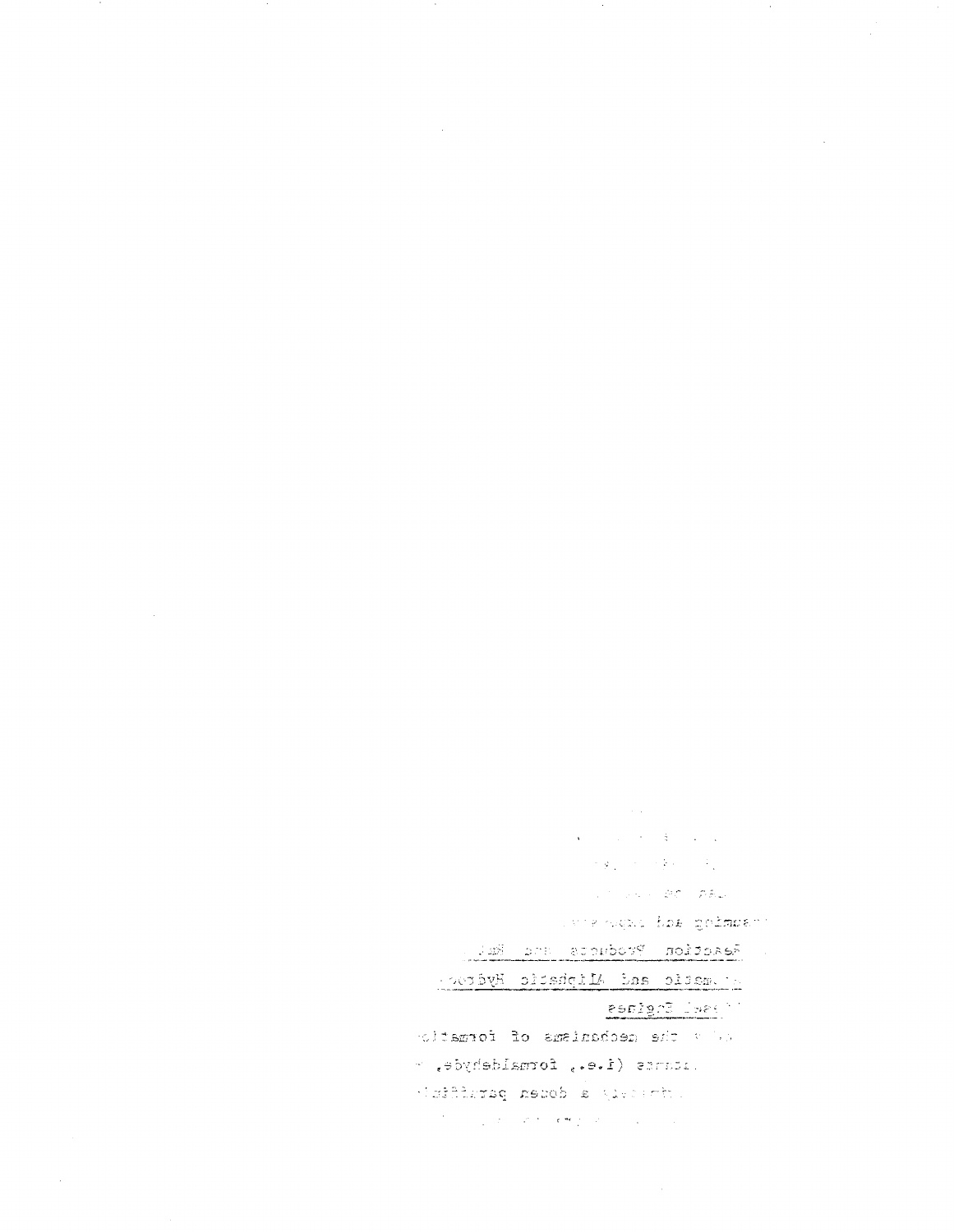### EXECUTIVE SUMMARY

### A. Introduction and Statement of the Problem

# 1. The Lifetimes and Fates of Toxic Chlorinated Olefins in the Atmosphere

While we now have a reasonable understanding of the chemistry of hydrocarbons associated with the formation of photochemical air pollution, little is known about the mechanisms, products and, in many cases, lifetimes associated with the atmospheric degradation pathways of many other classes of organics containing O, S, Nor halogen atoms (Atkinson et al. 1979). These compounds are presently emitted into the atmosphere through manufacturing processes, fuel usage, and solvent evaporation, as well as from chemical waste sites.

Since many of these organics are, or may be, toxic, there is a growing concern in the U.S., and in California in particular, over the health effects of such chemicals. However, in order to develop accurate risk/assessment evaluations for these volatile organics, a much more detailed knowledge of their atmospheric lifetimes and fates is required than presently exists.

The study of all such organics would be a monumental and prohibitively expensive experimental task; therefore we decided to study carefully selected representative members of the various classes of organic compounds relevant to the needs of California. These include the carcinogen vinyl chloride and certain widely used halogenated solvents, as well as the ubiquitous insecticide fumigant 1,3-dichloropropene. The experimental results derived from these chamber studies will provide a data base from which the lifetimes, products and mechanisms for other homologues or analogues can be estimated with reasonable reliability, thus minimizing time-consuming and expensive experimental research.

2. Reaction Products and Rates of Formation for Representative Aromatic and Aliphatic Hydrocarbons in Fuels for Gasoline and Diesel Engines

Today the mechanisms of formation of  $0<sub>3</sub>$ , PAN and certain other secondary pollutants (i.e., formaldehyde, HCHO) are reasonably well understood for approximately a dozen paraffinic, olefinic and aromatic hydrocarbons. However, there are two specific areas that are important in the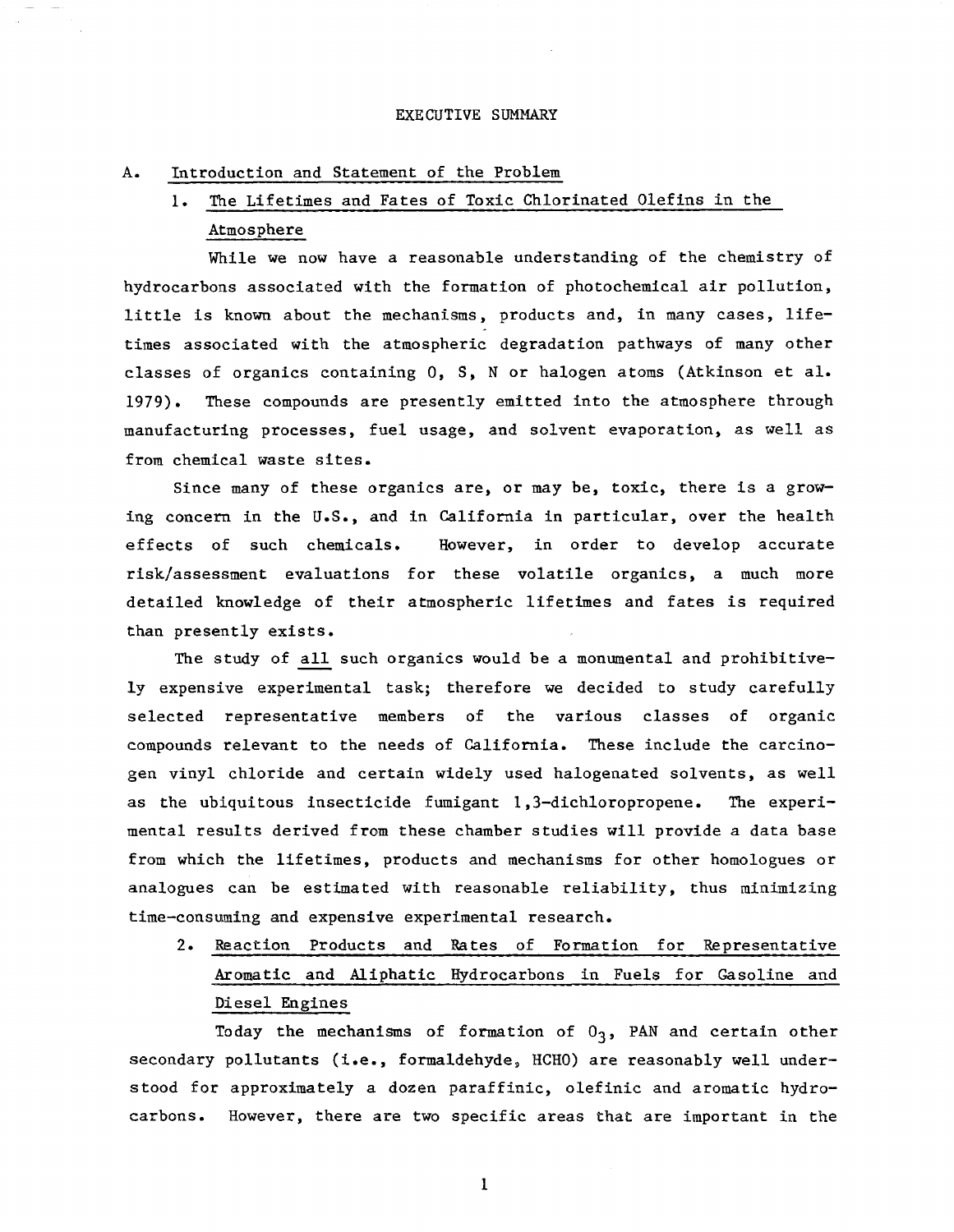overall chemistry of these simple  $HC/NO_x$  systems for which additional experimental data are required. These are (a) the mechanisms and products of the photooxidations of aromatic hydrocarbon- $NO<sub>x</sub>$ -air systems and (b) the efficiencies of formation of alkyl nitrates from  $NO<sub>x</sub>$ -air photooxidations of the higher alkanes. These two research areas are especially relevant to California's air pollution problems since aromatic hydrocarbons constitute a large fraction of unleaded gasoline, and the higher alkanes  $(\sum C_{\epsilon})$  are major constituents of diesel fuels.

During our previous ARB program (Contract No. Al-030-32) we initiated studies of both of these systems, and our results proved to be both fundamentally interesting and useful to atmospheric scientists employing models of photochemical air pollution for development of control strategies. In the present program we completed our studies in these two areas and our detailed results are presented in this report.

## B. Objectives

The specific objectives of this program were:

• To investigate the atmospheric chemistry of the two 1,3-dichloropropene isomers. These are widely used as agricultural insecticides in California under a variety of trade names.

• To investigate the atmospheric chemistry of three toxic chloroethylenes, vinyl chloride (an industrially used carcinogen) and tri- and tetrachloroethylene (widely used solvents which are suspected carcinogens).

To determine the oxygenated products formed from the  $NO<sub>x</sub>$ -air photooxidations of the aromatic hydrocarbons toluene and  $m-$  and  $p-xy$ lene, important constituents of unleaded gasoline.

To determine the yields of alkyl nitrates formed directly from the reaction of alkyl peroxy radicals with NO at room temperature and atmo-<br>FO spheric pressure, a process previously shown to be important for the long 't for for the long 't formula shown to be important for the long chain alkane constituents of gasoline and diesel fuels.

### c. Approach

~:.. Irlans aldiseng edigonic. The research carried out in this program was made possible by the  $\frac{1}{5}$  shipped of JJ9w EF 7. unique experimental facilities available at the Statewide Air Pollution Research Center (SAPRC), funded by previous CARB programs as well as by

venst st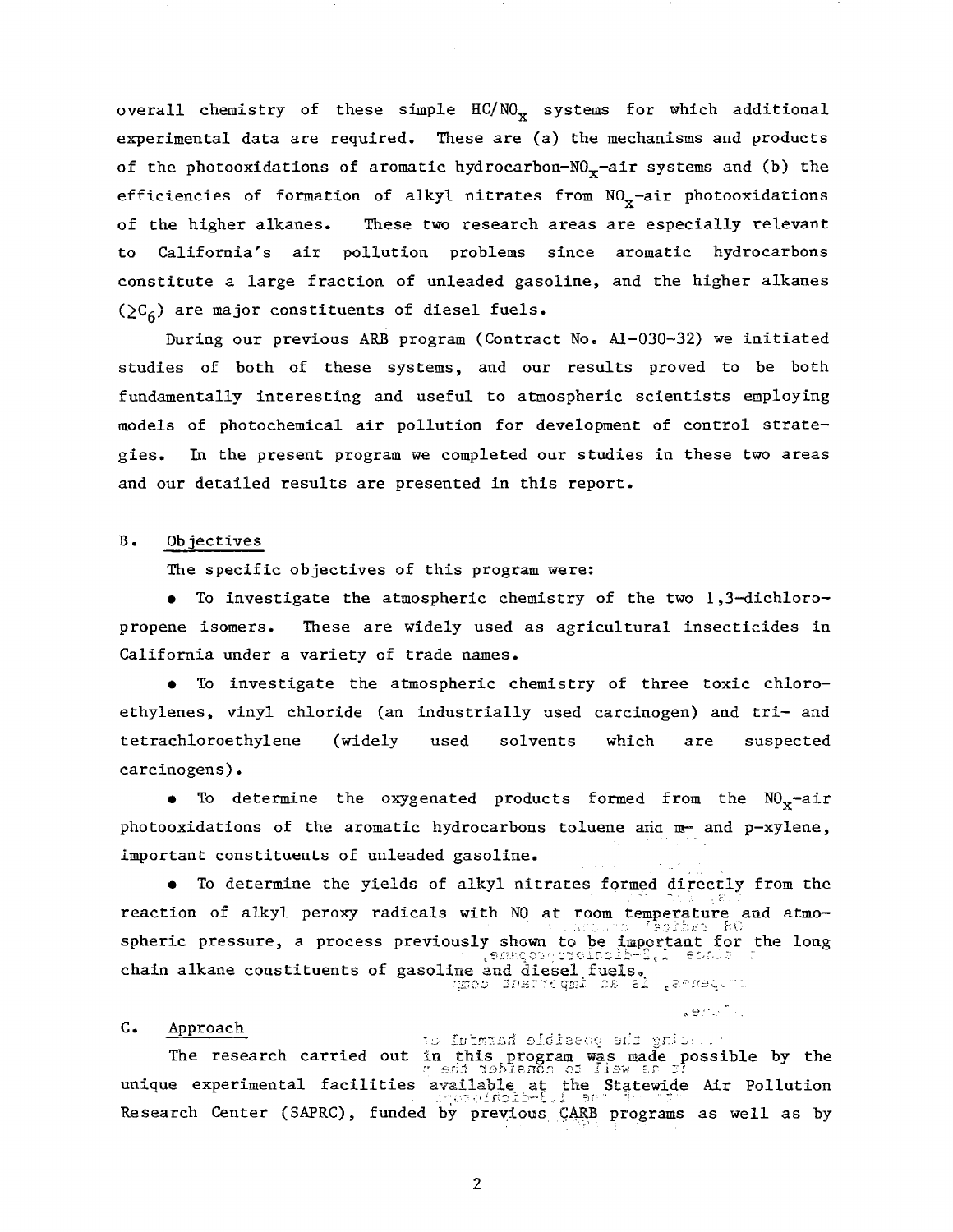the National Science Foundation, U. s. Environmental Protection Agency and other agencies. In particular, for the majority of these investigations the SAPRC 5800- $\ell$  evacuable thermostatted environmental chamber was used in conjunction with our 25 KW arc solar simulator. Rate constant determinations and monitoring of the disappearance of reactants and the appearance of products were carried out by in situ long pathlength Fourier transform infrared (FT-IR) spectroscopy or by use of an in situ differential optical absorption spectrometer (DOAS) in the UV-visible spectral region (or both). In addition to these spectroscopic techniques, appropriate gas chromatograph methods were employed as needed.

Detailed information concerning these and other experimental methods used are provided in Sections II-V of our report.

### D. Summary of Results and Conclusions

The principal findings obtained in this investigation and the conclusions which may be drawn from them are as follows:

The rate constants for the reactions of OH radicals with cis- and trans-1,3-dichloropropene were determined to be 0.77 and  $1.31 \times 10^{-11}$   $\text{cm}^3$ molecule<sup>-1</sup> sec<sup>-1</sup>, respectively. The analogous rate constants for reaction of these isomers with ozone were determined to be (1.5  $\pm$  0.5) and (6.7  $\pm$ 0.8) x  $10^{-19}$  cm<sup>3</sup> molecule<sup>-1</sup> sec<sup>-1</sup>, respectively. Based on appropriately chosen ambient concentrations for  $0<sub>3</sub>$  and OH radicals the corresponding atmospheric half-lives with respect to reaction with ozone are 12 days and 52 days and with respect to reaction with OH radicals 7 hr and 12 hr for the trans- and cis-forms of 1,3-dichloropropene, respectively.

These experiments also indicated that the only significant loss process for 1,2-dichloropropane in the atmosphere would be reaction with OH radicals, for which a half-life of  $\geq$ 13 days is estimated for a 24-hr average  $\overline{0}$ <sup>111</sup> radical concentration of 1 x 10<sup>6</sup> cm<sup>-3</sup>. This result is of :,;,:·,3. :tns;:1;oarr1.2 :;:.d (1J .-.l,:·i.:;:.-, interest since 1,2:..dichloropropane~ along with the cis- and trans-1,3- ., J9u} lseelb bns ~~ dichloropropenes, is an important component of the fumigant formulations D-D and Telone.

In evaluating the possible harmful effects of 1,3-dichloropropene, it would be prudent as well to consider the potential health risks associated with the products of the 1,3-dichloropropene reaction with OH radicals, namely formyl chloride  $\det^{\text{G}}$  and chloroacetaldehyde (ClCH<sub>2</sub>CHO). Whereas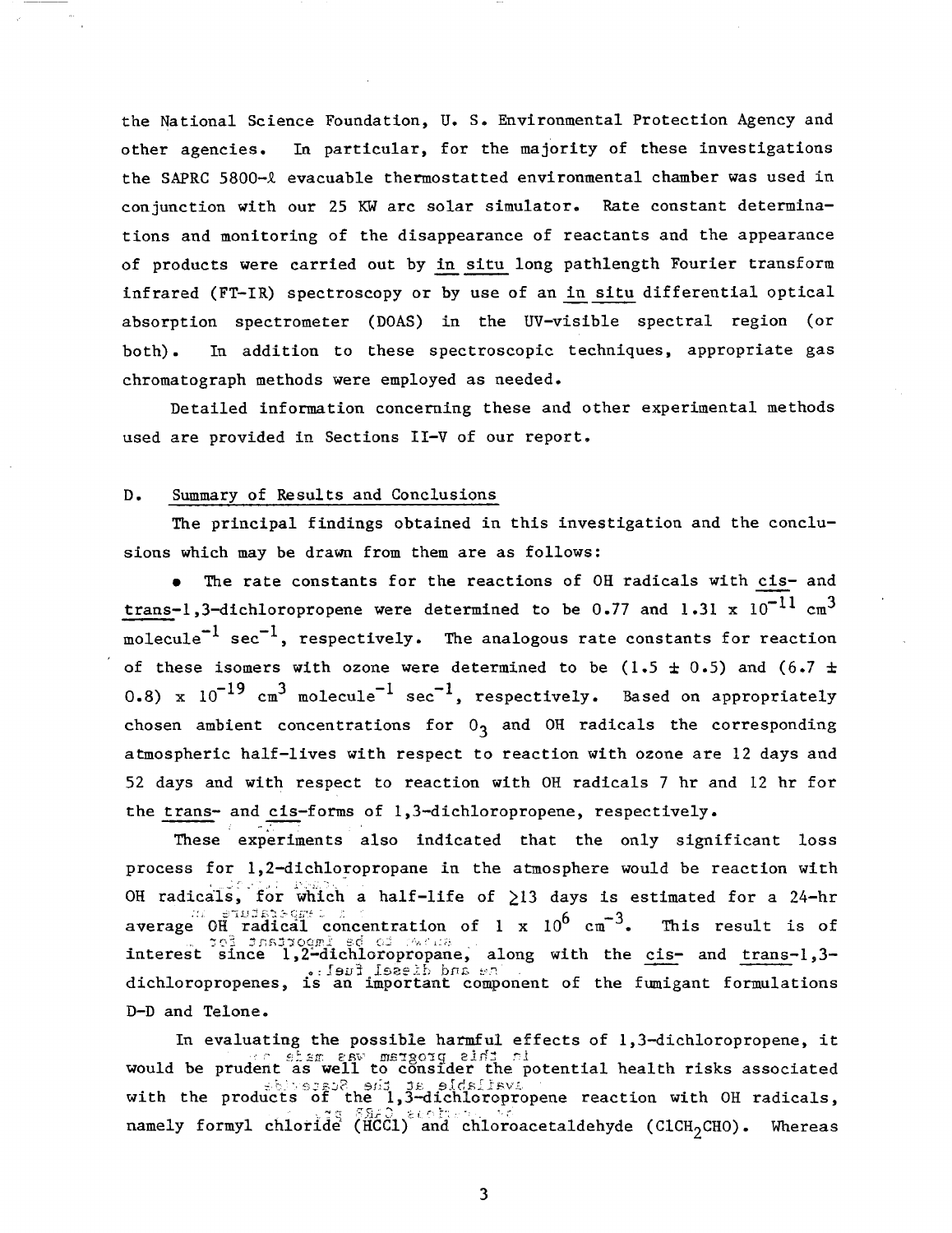formyl chloride is known to eventually decompose and hydrolyze to CO, HCl, and HCOOH, the other toxic product chloroacetyladehyde may actually persist appreciably longer in the environment. Of course the levels of these products may be low enough so as to not constitute a threat, except possibly in specific occupational settings.

Our observed unit yield of formyl chloride from vinyl chloride implies a corresponding unit yield of formaldehyde, and shows that the reaction of OH radicals with vinyl chloride proceeds via essentially 100% cleavage of the double bond:

$$
OH + CH_2=CHCl \xrightarrow{O_2, NO} HCHO + HC(0)Cl + HO_2
$$
  

$$
NO_2
$$

However, for trichloroethylene, the yields of formyl chloride and phosgene, though essentially identical, are only ~20-25%. Hence it is evident that the reaction of OH radicals with trichloroethylene leads, ~75-80% of the time, to products other than these cleavage products observed. An analogous situation occurs in the case of tetrachloroethylene, where the observed  $\sim$ 53% yield of COCl<sub>2</sub> shows that the above discussed reaction scheme leaving to cleavage of the double bond occurs only  $\sim$ 25% of the time, with other unidentified products being formed in the majority of the reaction.

The yields of the ring cleavage products, the  $\alpha$ -dicarbonyl compounds glyoxal and methylglyoxal, from attack of OH radicals on the aromatic hydrocarbons toluene and m- and p-xylene, were determined at room temperature and atmospheric pressure. Our yields of these a-dicarbonyls are much lower than those which have been used in previous chemical computer models for the atmospheric degradation of these aromatic hydrocarbons. In fact for toluene the identified reaction pathways subsequent to the initial OH radical reaction account for only 50% of the overall reaction. Clearly the products and mechanisms of a major portion of the OH-aromatic reactions under atmospheric conditions are presently not identified. This has major implications for urban airshed models currently being used to develop control strategies for photochemical air pollution.

The yields of alkyl nitrates were determined for the  $NO<sub>x</sub>$ -air photooxidations of neopentane, cyclohexane, 2-methylbutane, 2-methyl-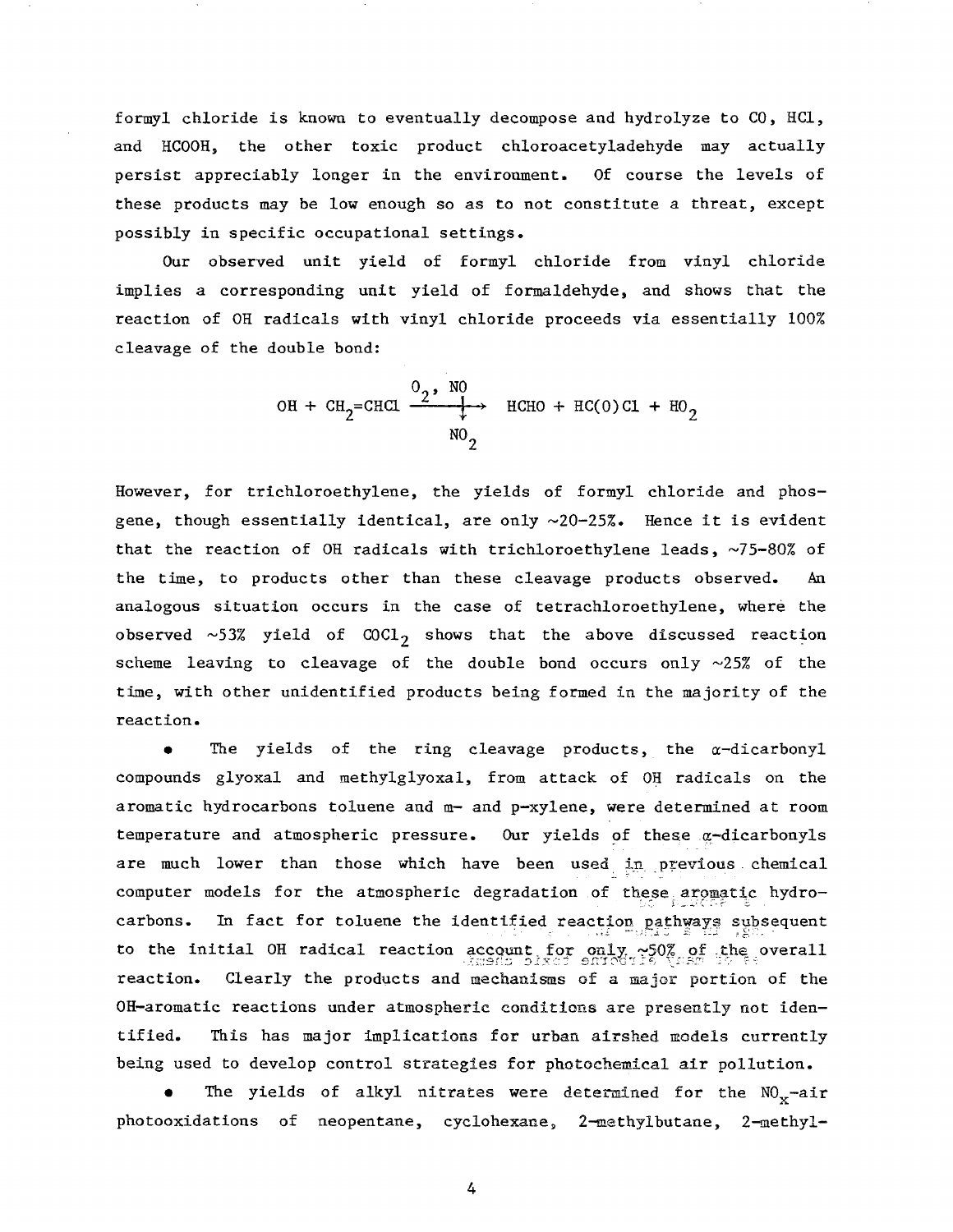tion of alkyl nitrates from the reactions of NO with alkyl peroxy radicals generated from these cyclic or branched alkanes at 298  $\pm$  2 K and 735 torr In addition, rate constants for the reaction of OH total pressure. radicals with several of the alkyl nitrates formed in these systems were also determined.

Since the reaction

$$
RO2 + NO + RONO2
$$

is a removal process for both  $NO_x$  and radicals, it has a marked effect in decreasing the photochemical reactivity of these longer chain alkanes. The data obtained in this work, together with our previous studies, now allow approximate a-priori predictions of the significance of this reaction for the alkanes emitted into the atmosphere from anthropogenic uses.

#### Ε. Recommendations for Future Research

• It is important to investigate the atmospheric transformations and loss processes of other "model" organic compounds representative of various classes of airborne toxic organics. These model compounds should be chosen to contain functional groups or chemical structures which are found in a wide range of airborne volatile industrial and agricultural chemicals.

• Specific values are needed for the rate constants for the reactions of these model compounds with ozone and with OH and NO<sub>3</sub> radicals so that their atmospheric lifetimes can be calculated. In addition, the products resulting from such reactions must be characterized.

. These combined kinetic and product data for appropriate model compounds should be used to develop a-priori predictive techniques for assessing, in a time- and cost-effective manner, the atmospheric lifetimes and fates of many airborne toxic chemicals currently in use.

dechanisms of a major portion

somethe conditions are presently a rtions for urban airshed model. vategies for photochemical all itrades were determinad fo าราง ใช้เป็นต่อมี เรียนต้องไปไป